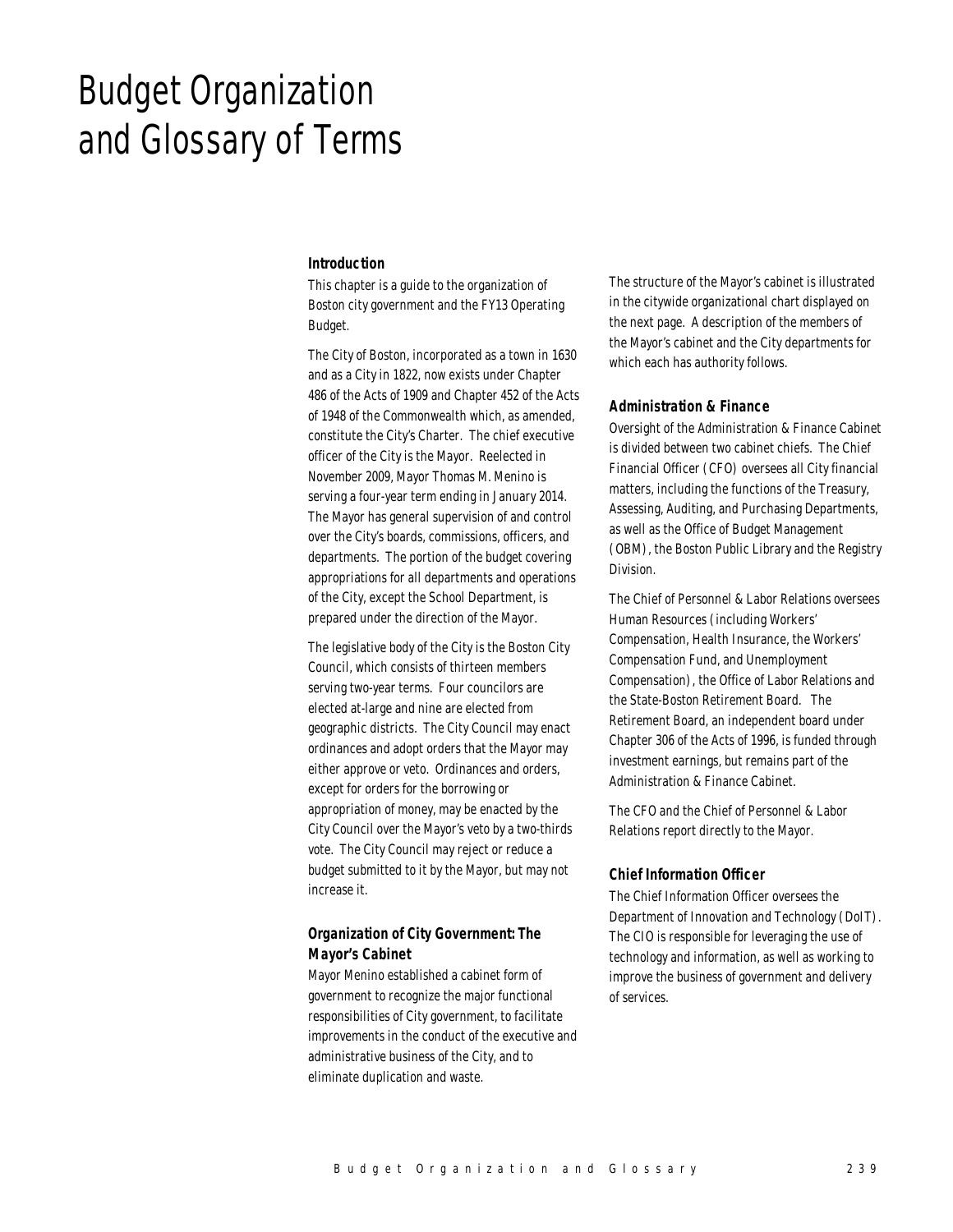# ORGANIZATION OF CITY GOVERNMENT

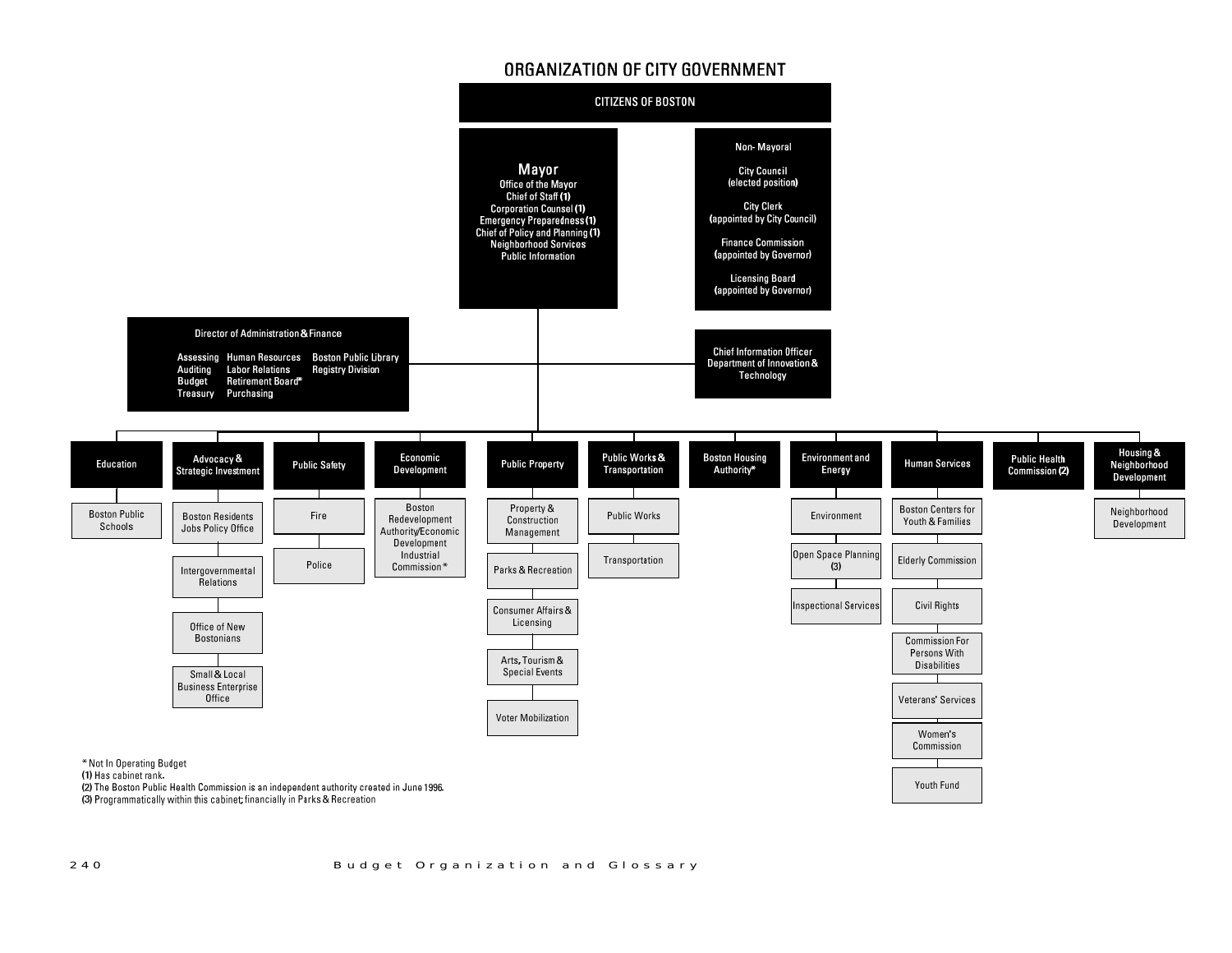# *Superintendent of the Boston Public Schools*

The Education Cabinet is responsible for managing the Boston Public Schools. The Superintendent is appointed by the Boston School Committee and serves as the chief executive officer of the Boston Public Schools. The Superintendent is responsible for the development of a plan for schools and other City and non-City agencies to develop cooperative programs to guarantee that Boston's children succeed in meeting high standards of performance in school.

#### *Chief of Advocacy & Strategic Investment*

The Advocacy & Strategic Investment Cabinet includes Intergovernmental Relations, Office of New Bostonians, Boston Residents Jobs Policy and Small & Local Business. In addition, the cabinet oversees the Mayor's Circle of Promise Initiative, a place based and school based strategy that focuses on high student achievement as a means towards creating sustainable wealth and opportunity within the community.

## *Commissioners of Public Safety*

The City's Police and Fire Departments provide and promote public safety and protection services, firefighting, and fire prevention services. The Police Commissioner and Fire Commissioner both serve on the Mayor's cabinet.

## *Administrator of the Boston Housing Authority*

The Administrator of the Boston Housing Authority (BHA) serves on the Mayor's cabinet as the Chief of Public Housing. The BHA is an independent authority overseeing public housing developments and senior housing locations throughout the City.

## *Chief of Public Health*

The executive director of the Boston Public Health Commission (BPHC) oversees the delivery of services that impact public health. The BPHC serves as the board of health of the City. BPHC collaborates with area hospitals, community health centers, and community-based organizations to ensure the availability and accessibility of community-based health care, disease and injury prevention, health promotion,

and health education services. The BPHC provides emergency medical services for the City.

### *Public Works & Transportation*

This cabinet includes the Public Works Department, the Transportation Department, Central Fleet Maintenance, and Snow Removal.

## *Chief Economic Development Officer*

The Chief Economic Development Officer is accountable for the planning and development functions of the City. The Director of the Boston Redevelopment Authority (BRA) serves as the cabinet chief. The Economic Development Cabinet is composed of the Boston Redevelopment Authority/Economic Development and Industrial Corporation (BRA/EDIC).

## *Chief of Public Property*

The Public Property Cabinet provides administrative functions and maintenance of physical assets and is comprised of the Parks and Recreation Department, Property & Construction Management, Consumer Affairs & Licensing, the Office of Arts, Tourism & Special Events, and the Department of Voter Mobilization (Election Department). The cabinet is a key participant in supporting cross-departmental and citywide interagency coordinated efforts, including major event production, seasonal clean-ups, and neighborhood enhancement initiatives.

#### *Chief of Environment & Energy*

The Environment and Energy Cabinet is comprised of the Environment Department, the Inspectional Services Department, the Open Space Planning and Olmsted Park Revitalization programs of the Parks and Recreation Department, and Boston's Recycling Program. The Chief is responsible for environmental and energy policies for the City and serves as chair of the City's Energy Management Board. The Chief also serves as liaison to the Boston Water and Sewer Commission, and as a board member of the Massachusetts Water Resources Authority, the Boston Groundwater Trust, and the Boston Harbor Islands Partnership.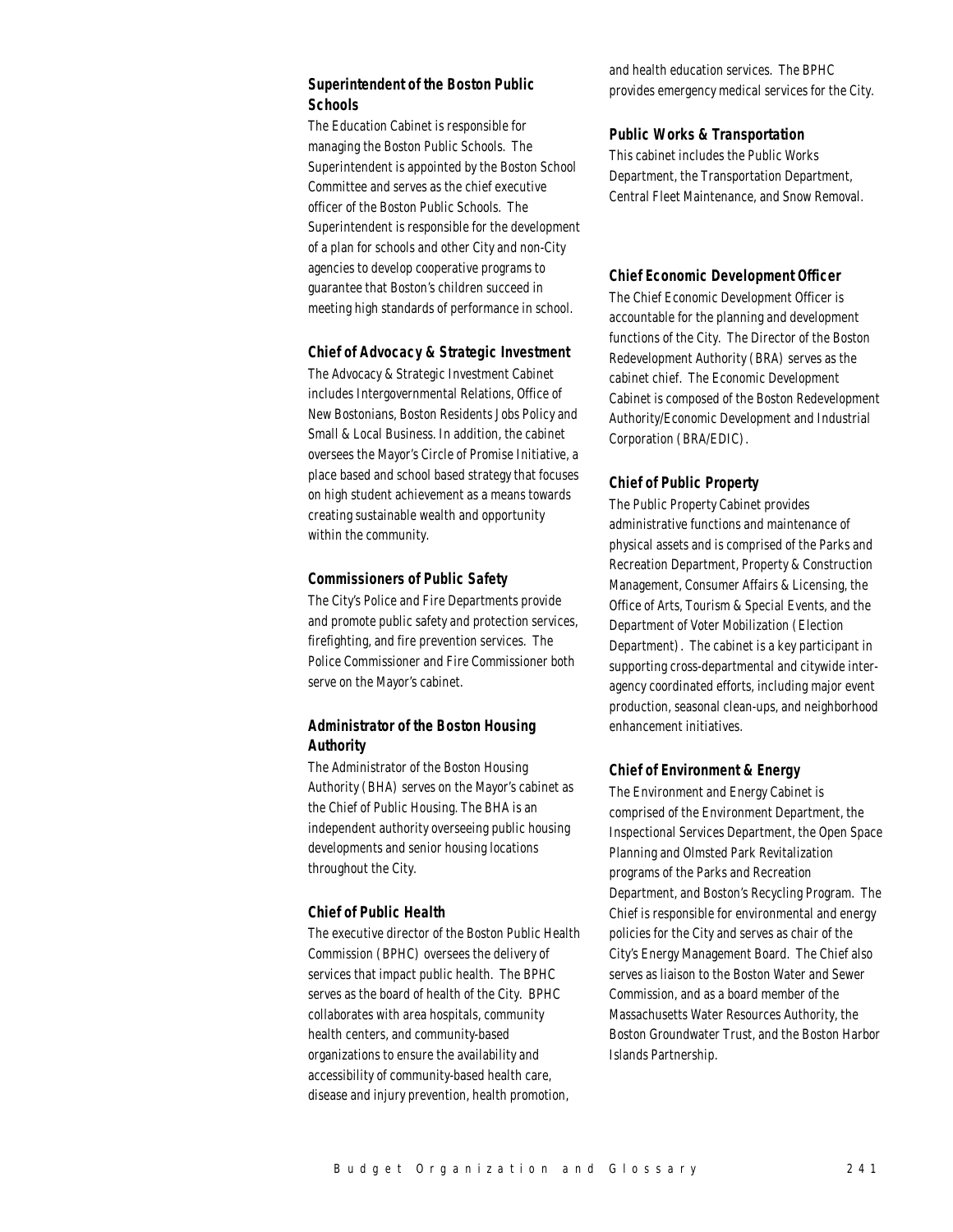## *Chief of Human Services*

The Human Services Cabinet includes Boston Centers for Youth & Families, the Elderly Commission, the Women's Commission, Veteran's Services, the Youth Fund, the Office of Civil Rights, and the Commission for Persons with Disabilities.

# *Chief of Housing & Neighborhood Development*

The Chief of the Housing and Neighborhood Development Cabinet oversees the Department of Neighborhood Development (DND). Through its diverse programs, the department invests public resources strategically to strengthen the City's neighborhoods. Programs aim to develop and preserve local businesses and improve housing stock and housing investment. In addition, the department assists people seeking housing and assists tenants with problem resolution and mediation with landlords.

# *Corporation Counsel*

The Corporation Counsel supervises all City attorneys and legal affairs and represents the City of Boston in litigation. The Law Department provides an array of legal services, including formal and informal opinions and advice to the Mayor, the City Council, the Boston School Committee, and other officials in matters relating to their official duties, and also represents all of the foregoing entities and individuals in litigation of all types.

# *Mayor's Chief of Staff*

The Mayor's Chief of Staff is a member of the Mayor's cabinet, and has an advisory role over all operations of City government. The Chief of Staff is also charged with supervising and directing the operations of the Mayor's office, including scheduling, security, policy and planning, press, and constituent services.

# *An All-Funds Budget*

The City of Boston presents a fully integrated budget - including capital, operating, and external funds - to show the total funding available to departments to fulfill their missions.

The operating budget funds personnel and nonpersonnel expenses so City departments can provide goods and services to the public. The capital budget funds new construction or renovations to existing city-owned facilities (e.g., police and fire stations, and schools), infrastructure improvements (e.g., roads, sidewalks, and lights), and major equipment purchases such as fire-fighting apparatus. The external funds budget describes the projects and programs that departments will be undertaking in the next fiscal year with funding received from the state, federal, or other non-general fund sources.

# *Organization of the Budget*

The City of Boston's program budget provides a wealth of information related to City services and their associated costs. The operating and capital budgets present the recommended resource allocations in terms of personnel, facilities, goods, and services. The budget document also describes the services provided by each City department and the performance targets that have been set for FY14.

# *The Operating and Capital Budget Document: Organization of the Volumes*

Volume I contains information on the FY14 budget and the context in which it is prepared. Sections include:

- Mayoral Transmittal Letters
- Executive Summary
- Summary Budget
- City Council Orders
- Revenue Estimates and Analysis
- Innovations in Education
- Boston About Results Performance Goals
- Financial Management
- Capital Planning
- Statutes and Ordinances
- Boston's People and Economy
- Budget Organization and Glossary

In Volumes II and III, cabinet and departmental budgets are presented by cabinet. The cabinet presentation includes cabinet mission and initiatives, followed by a table displaying total operating, external and capital budgets. The budget presents FY11 actual results through the FY14 budgets.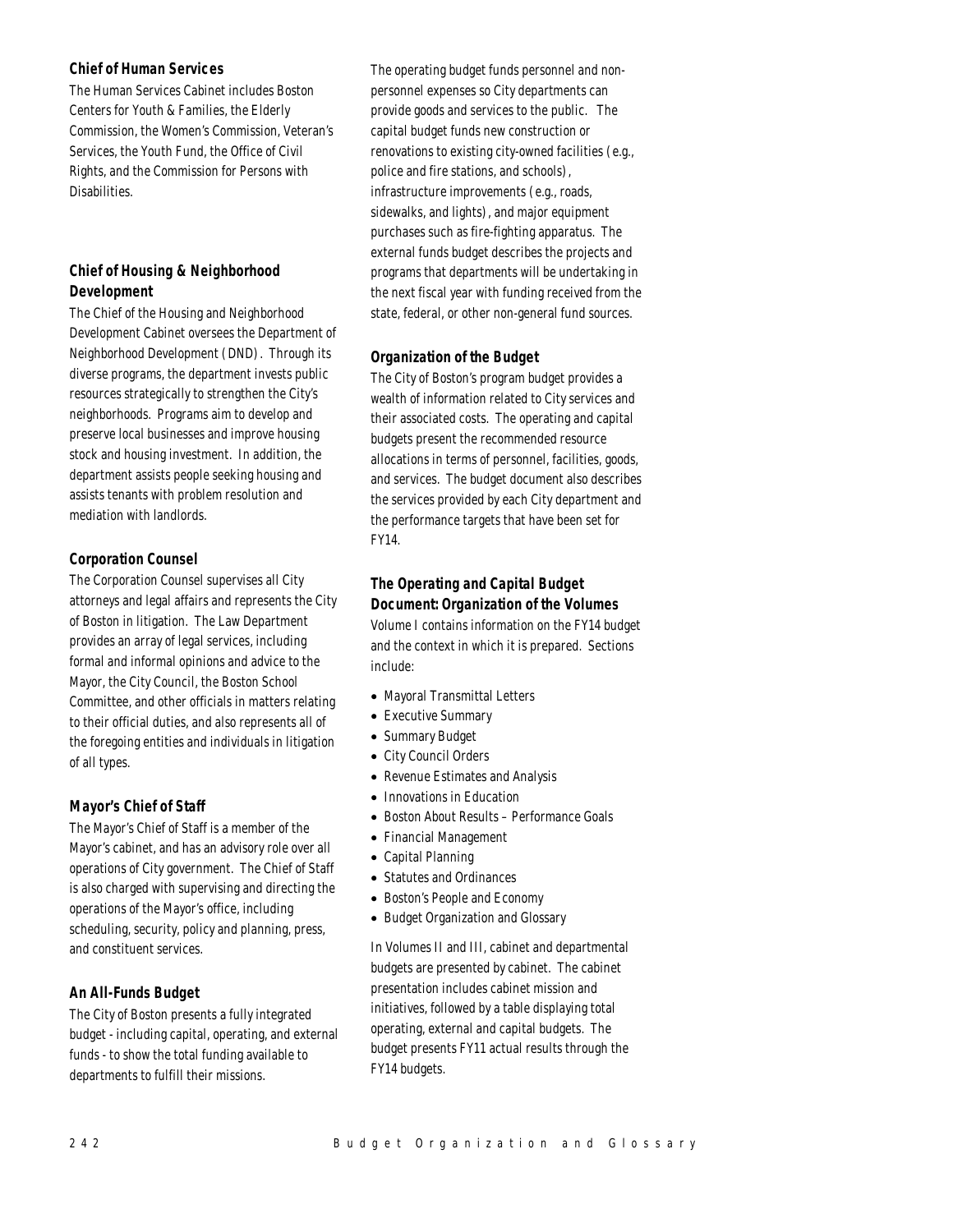### *Departmental Operating Budgets*

Activities and services of the City are grouped into programs for budgeting and management purposes. The operating budget for each department is presented by program.

A "program" is defined as an organized group of activities directed toward attaining one or more related objectives, and the resources to execute them.

A program can consist of direct services to the public and neighborhoods of the City (e.g. police patrol or tree maintenance), or traditional city staff functions (e.g. administrative services or engineering and design).

Some city activities may not be defined as separate programs even though they may be self-contained operations. For example, a fire station is not a separate program, although for accounting purposes it is a cost center within the Fire Department's Fire Suppression program.

Program budgets serve as the basic building blocks of the budget. There are three additional organizational levels above the program level in the budget. The three levels are:

- The Division Level for units within some departments.
- The Department Level, which includes departments, commissions, and other offices.
- The Cabinet Level, which includes functionallyrelated departments.

## *Description of Organization and Definition of Categories*

This section outlines the information reported within each department and program in the budget.

## *Department or Division Level*

Department Mission: The mission statement is a fundamental statement of purpose.

Performance Strategies: These strategies reflect stated goals for which the department or division is held accountable.

Description of Services: The description of services provides a general overview of the department and its responsibilities, and lists examples of major services provided.

Authorizing Statutes: This section lists statutes and ordinances that create departments as well as endow them with legal powers.

Operating Budget: The operating budget presentation includes a table displaying total operating and external budgets by program beginning with FY11 actual expenses through the FY14 budget.

## *Program Level*

Program Description: This section presents a general overview of the program, including its responsibilities and major services provided.

Program Strategies: Each program identifies its strategies to further the department's mission.

Performance Measures: Performance measures demonstrate a program's progress in implementing their strategies. Performance measures may gauge workload, effectiveness, efficiency or productivity. Some performance measures also show the changing context in which programs are working.

## *Financial Data*

The financial data tables identify the major groups and expenditure account codes (for example, Personnel Services/Overtime, Supplies and Materials/Office Supplies), historical expenditures in each, and the proposed appropriations in each group and account in FY14.

Two financial data sheets are provided for the FY14 operating budget: Department History and Department Personnel.

#### *Department History*

Expenditure account codes are listed within six expenditure groups. Dollar amounts are shown for:

- FY11 actual expenditures,
- FY12 actual expenditures,
- FY13 appropriations,
- FY14 recommended budgets, and
- The difference between the FY13 appropriation and the FY14 recommended appropriation.

#### *Department Personnel Data*

Personnel data shows funding for permanent positions, including existing and proposed positions. All permanent positions are listed by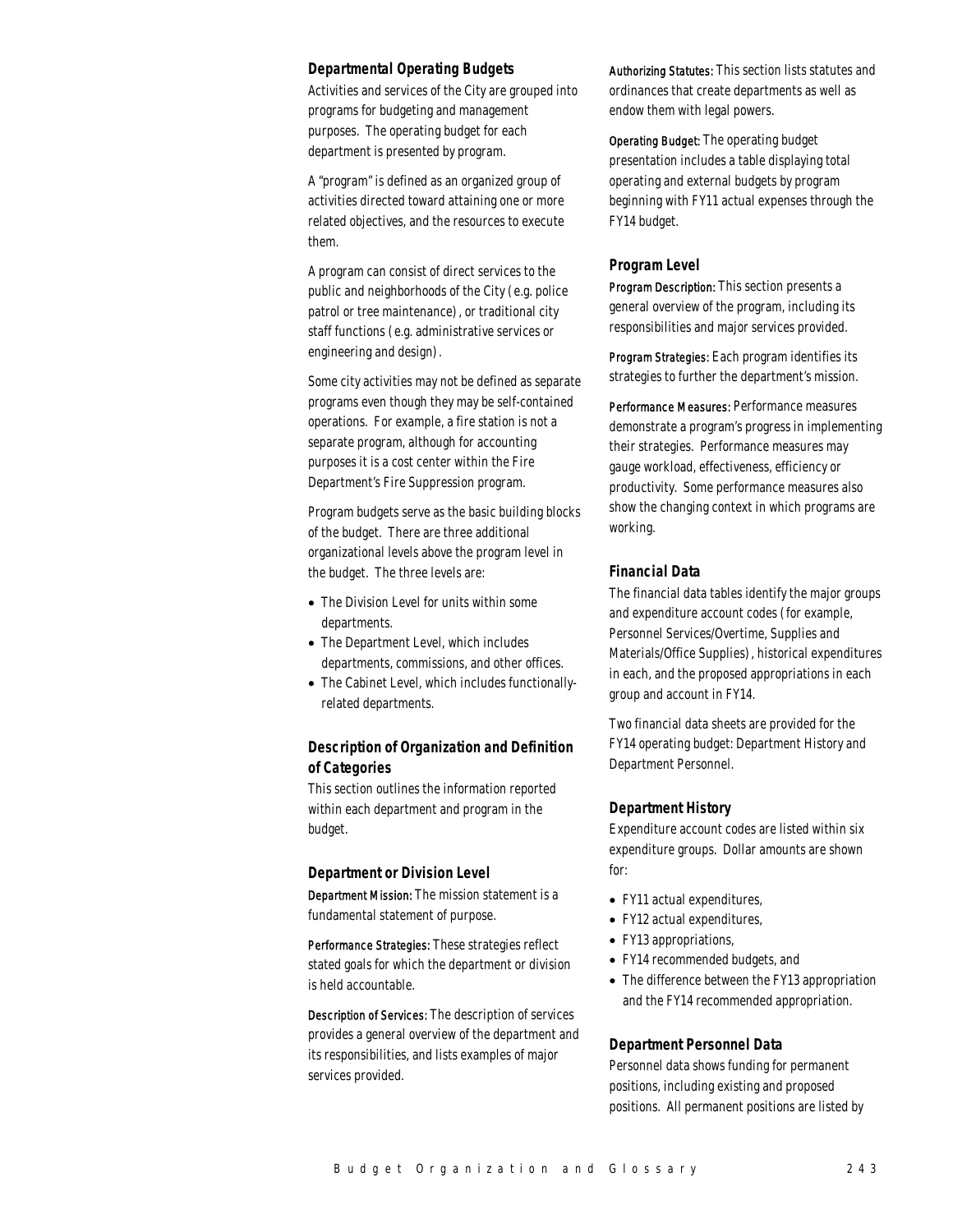union and salary grade within the department or division. The total salary request is listed for these positions.

For each position shown, the following information is provided:

Title: The civil service/personnel system job title for the position.

Union Code and Grade: The union code (including exempt and CDH for department head) and code for the salary grade of the position.

Position and Salary Requirement: These columns show the number of permanent positions for which funding is available and the total funding provided for that title for the upcoming fiscal year.

Total Funding: The total funding for permanent employees, shown at the bottom right of the personnel sheet, reflects the amount of funding required to support personnel prior to adjustments. This figure may be adjusted by differential payments, other payments, chargebacks, and salary savings.

Differential Payments: Employees who are serving temporary job titles or who are entitled to additional payments based on the shifts they work receive differential payments (e.g., night shifts). This figure is added to the permanent employee line.

Other: The permanent employee line contains other payments such as sick leave and vacation buybacks.

Chargebacks: Some personnel costs are charged to another fund or appropriation. These costs or reimbursements are included in the permanent employees line.

Salary Savings: This figure reflects savings due to vacancies. The amount is estimated based on experience in prior fiscal years and subtracted from the total salary requirements.

## *External Funds*

The financial data identify the major groups and expenditure account codes for external funds expenditures. Historical expenditures and the proposed appropriations in these accounts in FY14 are shown. The personnel data show permanent positions, including existing and proposed positions, funded with external funds. All

permanent positions are listed by union and grade within the department or division. The total salary request is listed for these positions by job title. The External Funds Projects page lists a description of each project's mission.

## *Capital Budget*

The capital budget section provides an overview of projects and major initiatives for departments charged with managing facilities and major equipment assets. Dollar amounts are shown for:

- FY11 actual capital expenditures,
- FY12 actual capital expenditures,
- FY13 estimated capital expenditures,
- FY14 projected capital expenditures

Following this overview are capital project profiles, including descriptions of each project mission, the department managing the project, the status and location of each project, and if there are operating budget impacts. A table summarizes the total capital funds authorized for projected expenditures in FY13 and for future years, as well as whether the source is City authorization or other funding such as federal and state infrastructure grants or trust funds. A listing of actual and planned capital expenditures in comparison to authorized dollars is also provided.

## *Glossary of Terms*

Account: A classification of appropriation by type of expenditure.

Account Number: The number by which the Auditor categorizes an appropriation. For budget purposes, this is also known as appropriation code.

Accrual Basis: The basis of accounting under which transactions are recognized when they occur, regardless of the timing of related cash flows.

Allotment: The amount that can be expended quarterly for personnel as submitted to the City Auditor at the beginning of each fiscal year.

Appropriation: The legal authorization to expend funds during a specific period, usually one fiscal year. In the City of Boston, the City Council is the appropriating authority.

ARRA: The American Recovery and Reinvestment Act of 2009.

Authorization: The legal consent to expend funds.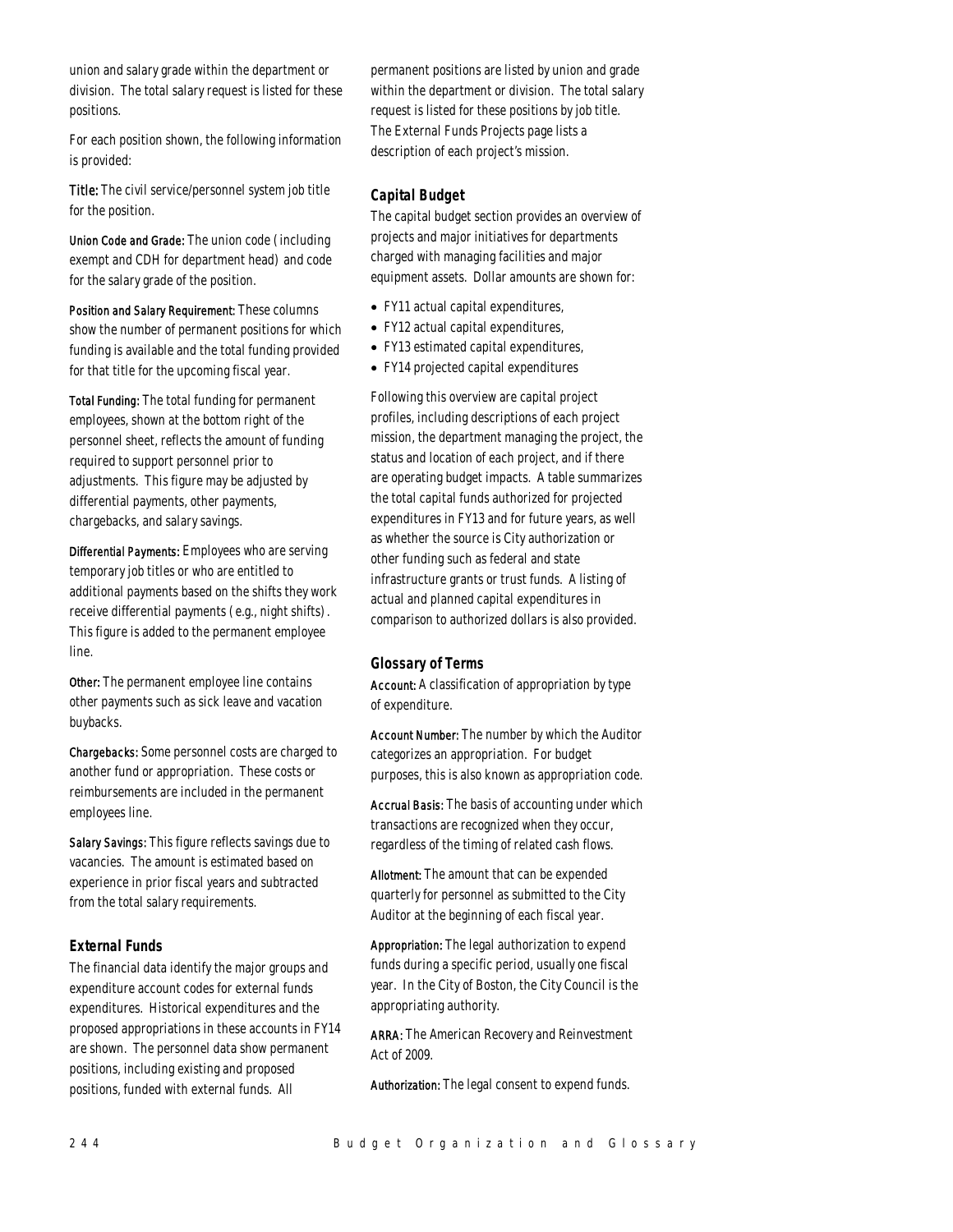Balanced Budget: A budget in which revenues equal expenditures. A requirement for all Massachusetts cities and towns.

Bond: An interest-bearing promise to pay, with a specific maturity.

Bonds Authorized and Unissued: The portion of approved bond authorizations or loan orders that has not yet been borrowed for or issued as bonds.

Budget: A formal estimate of expenditures and revenues for a defined period, usually for one year.

Budget Amendment: A change from originally budgeted quotas requested by departments to the Human Resources Department and the Office of Budget Management who authorize these changes.

Budget, Level-Service*:* A budget that describes the funding required for maintaining current levels of service or activity.

Capital Budget: A plan for capital expenditures for projects to be included during the first year of the capital program.

Capital Expenditure: Expenditure for acquiring fixed assets such as land, buildings, equipment, technology and vehicles or for making improvements to fixed assets such as a building addition or renovation.

Capital Plan: A multi-year plan of proposed outlays for acquiring long-term assets and the means for financing those acquisitions, usually by long-term debt.

Capital Improvement: An expenditure that adds to the useful life of the City's fixed assets.

Capital Improvement Program: A multi-year plan for capital expenditures to be incurred each year over a fixed period of years to meet capital needs.

Cash basis: A basis of accounting under which transactions are recognized only when cash changes hands.

Chapter 90 Funds: A state-funded program for payments to cities and towns for 100% of the costs of construction, reconstruction, and improvements to public ways.

Chargeback: A method of billing departments for costs incurred by them for which they are not billed directly (e.g., telephone, postage, and printing). This method can also be used for

departmental expenditures that are paid for with external or capital funds.

Cherry Sheet: Originally printed on a cherry-colored form, this document reflects all Commonwealth charges, distributions and reimbursements to a city or town as certified by the state Director of the Bureau of Accounts.

Collective Bargaining: The process of negotiations between the City administration and bargaining units (unions) regarding the salary and fringe benefits of city employees.

Commission: An appointed policy-setting body.

Community Development Block Grant (CDBG): A federal entitlement program that provides community development funds based on a formula.

Credit Balance: Account or departmental deficit. See departmental deficit.

Credit Rating: A formal evaluation of credit history and capability of repaying obligations. The bond ratings assigned by Moody's Investors Service and Standard & Poor's.

CRM: The Constituent Relationship Management (CRM) system tracks citizen requests received through the Mayor's Hotline, online self-service forms, the Citizens Connect mobile application, and direct department contacts.

Credit Transfer: The transfer of appropriations from one expenditure account code to another within a department.

Debit Transfer: The transfer of actual expenditures from one expenditure account code to another within or between departments.

Debt Limit: The maximum amount of debt that a governmental unit may incur under constitutional, statutory, or charter requirements. The limitation is usually a percentage of assessed valuation and may be fixed upon either gross or net debt.

Debt Outstanding: The general obligation bonds that have been sold to cover the costs of the City's capital outlay expenditures from bond funds.

Debt Service: The annual amount of money necessary to pay the interest and principal on outstanding debt.

Department: A major service-providing entity of city government.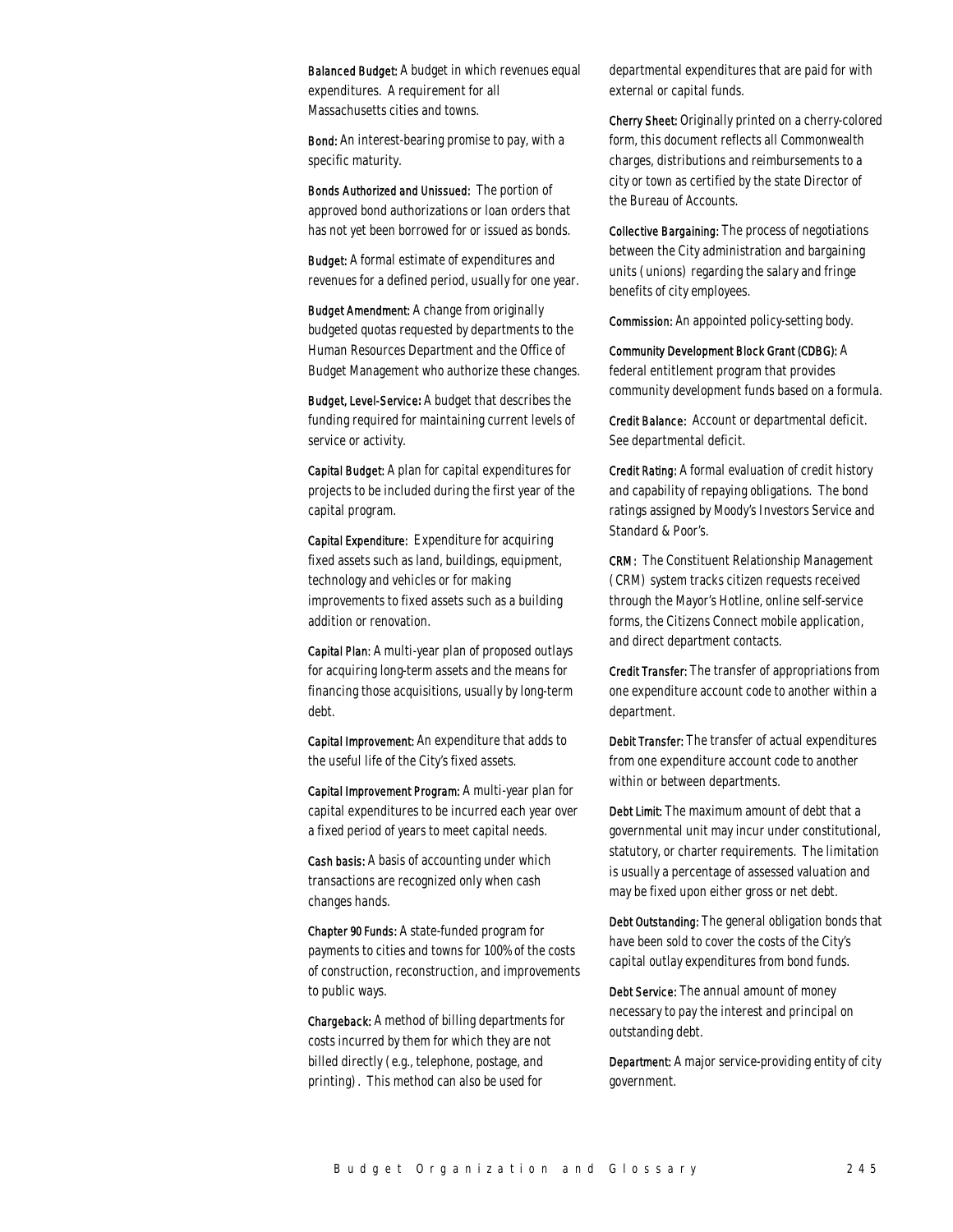Departmental Deficit: A condition that exists when departmental expenditures exceed departmental appropriations.

Departmental Income: Income generated by a specific city department, usually as a result of user revenues applied for services rendered. Parking meter charges, building permit fees, and traffic fines are examples of departmental income.

Division: A budgeted sub-unit of a department.

DNR: Did not report.

Encumbrance: Funds set aside from an appropriation to pay a known future liability.

Excise: A tax applying to a specific industry or good. The jet fuel tax and the hotel/motel occupancy tax are examples of excises.

Expenditure Account Code: An expenditure classification according to the type of item purchased or service obtained, for example, emergency employees, communications, food supplies, and automotive equipment.

Expenditure: An actual payment for goods or services received.

External Fund: Money that is not generated from city general fund sources, but is received by an agency, such as grants or trusts.

Fiscal Year: The twelve-month financial period used by the City beginning July 1 and ending June 30 of the following calendar year. The City's fiscal year is numbered according to the year in which it ends.

Fixed Debt: Long-term obligations other than bonds, such as judgments, mortgages, and longterm notes or certificates of indebtedness.

Full Faith and Credit: A pledge of the general taxing powers for the payment of governmental obligations. Bonds carrying such pledges are usually referred to as general obligation or full faith and credit bonds.

Full-time Equivalent Position or FTE: A concept used to group together part-time positions into full-time units.

Fund: An independent fiscal and accounting entity with a self-balancing set of accounts recording cash and/or other resources with all related liabilities, obligations, reserves, and equities that

are segregated for specific activities or objectives. Among the fund types used by the City are General, Special Revenue, Capital Projects, Trust, and Enterprise.

GAAP: Generally Accepted Accounting Principles. The basic principles of accounting and reporting applicable to state and local governments, including the use of the modified accrual or accrual basis of accounting, as appropriate, for measuring financial position and operating results. These principles must be observed to provide a basis of comparison for governmental units.

General Fund: The fund into which the general (non-earmarked) revenues of the municipality are deposited and from which money is appropriated to pay the general expenses of the municipality.

General Obligation (G.O.) Bonds: Bonds for whose payment, the full faith and credit of the issuer has been pledged. More commonly, but not necessarily, general obligation bonds are payable from property taxes and other general revenues.

Goal: A statement, in general terms, of a desired condition, state of affairs or situation. Goals are long-term and not usually directly measurable without objectives. By establishing goals, departments can define their missions and the methods for achieving those goals.

Grant Year: The grant accounting period designated by the requirements of a specific grant.

Headcount: The actual number of full-time or fulltime equivalent employees in a department at any given time.

Interest: Compensation paid or to be paid for the use of money, including interest payable at periodic intervals or discount at the time a loan is made.

Interest Rate: The interest payable, expressed as a percentage of the principal available for use during a specified period of time.

Line item: See Expenditure Account Code.

Massachusetts Water Pollution Abatement Trust (MWPAT): A statewide revolving fund that commenced operations in 1990 to address necessary environmental actions outlined in the Federal Clean Water Act.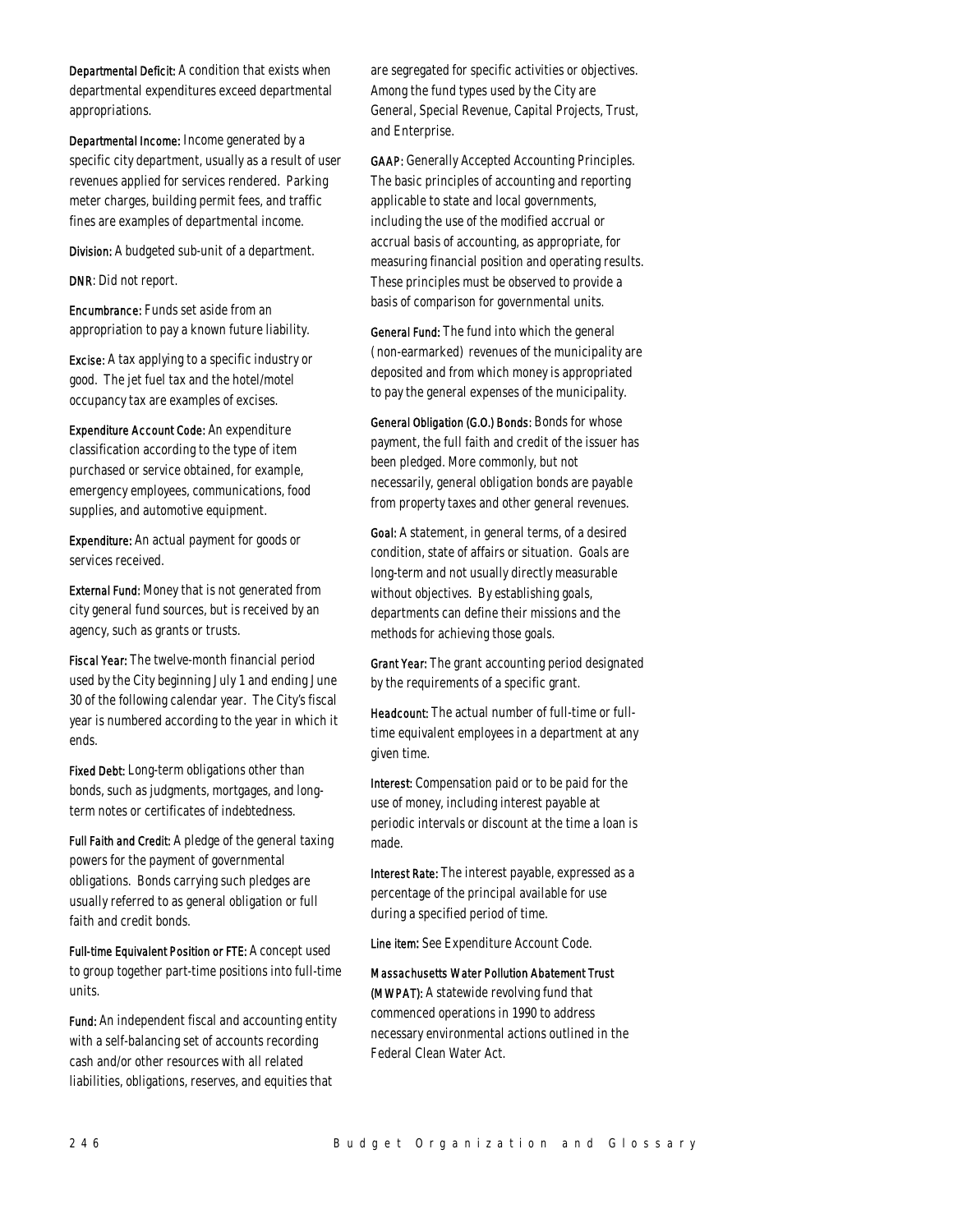Mayoral Reallocation: A transfer of appropriations of up to \$3 million that may be authorized by the Mayor until April 15 in a given fiscal year to relieve departmental deficits or address unanticipated financial problems.

Mission: A general overview of the purposes and major activities of a department or program.

Modified Accrual Basis: The accrual basis of accounting adapted to the governmental fund type, wherein only current assets and current liabilities are generally reported on fund balance sheets and the fund operating statements present financial flow information (revenues and expenditures). Revenues are recognized when they become both measurable and available to finance expenditures of the current period. Expenditures are recognized when the related fund liability is incurred except for a few specific exceptions. All governmental funds and expendable trust funds are accounted for using the modified accrual basis of accounting.

Official Statement: The municipal equivalent of a bond prospectus.

Operating Budget: A legally adopted plan for anticipated expenditures for personnel, contractual services, supplies, current charges, and equipment in one fiscal year.

Payments-In-Lieu-of-Taxes: Income to replace the loss of tax revenue resulting from property exempted from taxation.

Performance Measure: An indicator of progress toward a strategy. Measures can be defined for identifying output, work or service quality, efficiency, effectiveness, and productivity.

Principal: The face amount of a bond, exclusive of accrued interest.

Program: An organized group of activities and the resources to execute them.

Program Evaluation: The process of comparing actual service levels achieved with promised levels of service with the purpose of improving the way a program operates.

Proposition 2 1/2: A statewide ballot initiative limiting the property tax levy in cities and towns in the Commonwealth to 2 1/2 percent of the full and fair cash valuation of the taxable real and personal property in that city or town. The statute also

places an annual growth cap of 2 1/2 percent on the increase in the property tax levy.

Quota: The planned number of positions that can be filled by a department, subject to the availability of funds. The quota can refer either to specific titles or to the number of personnel in the entire department. The quota of positions may change by means of a budget amendment. The actual number of personnel working in a department at any given time may differ from the quota.

Reimbursement Grant: A federal or state grant that is paid to the City once a project is completed and inspected for conformance to the grant contract. The City must provide the full funding for the project until the reimbursement is received.

Reserve Fund: An appropriation for contingencies.

Revenue: Income received by the City.

Salary Savings: For budget purposes, savings that accrue due to employee turnover or unfilled budgeted positions in a department.

SLA: A Service Level Agreement (SLA) represents a department's stated expectation of the amount of time it will take to close out specific types of constituent service requests in CRM. The SLA can then be used as a standard of department performance.

Special Appropriation: An authorization to expend funds for a specific project not encompassed by normal operating categories.

Special Revenue Fund: Used to account for the proceeds of specific revenue sources (other than special assessments, expendable trusts, or sources for major capital projects) legally restricted to expenditures for specific purposes. A special revenue fund is accounted for in the same manner as a General Fund.

STAT: Statutory accounting and reporting adopted by a legislative body of a governmental entity. The method of recording and reporting actual expenditures and revenues within a plan of financial operations that establishes a basis for the control and evaluation of activities financed through the General Fund.

State-Boston Retirement System (SBRS): Agency that manages the City's defined-benefit pension benefit through the management of retirement assets of employees and payment of pensions to retired